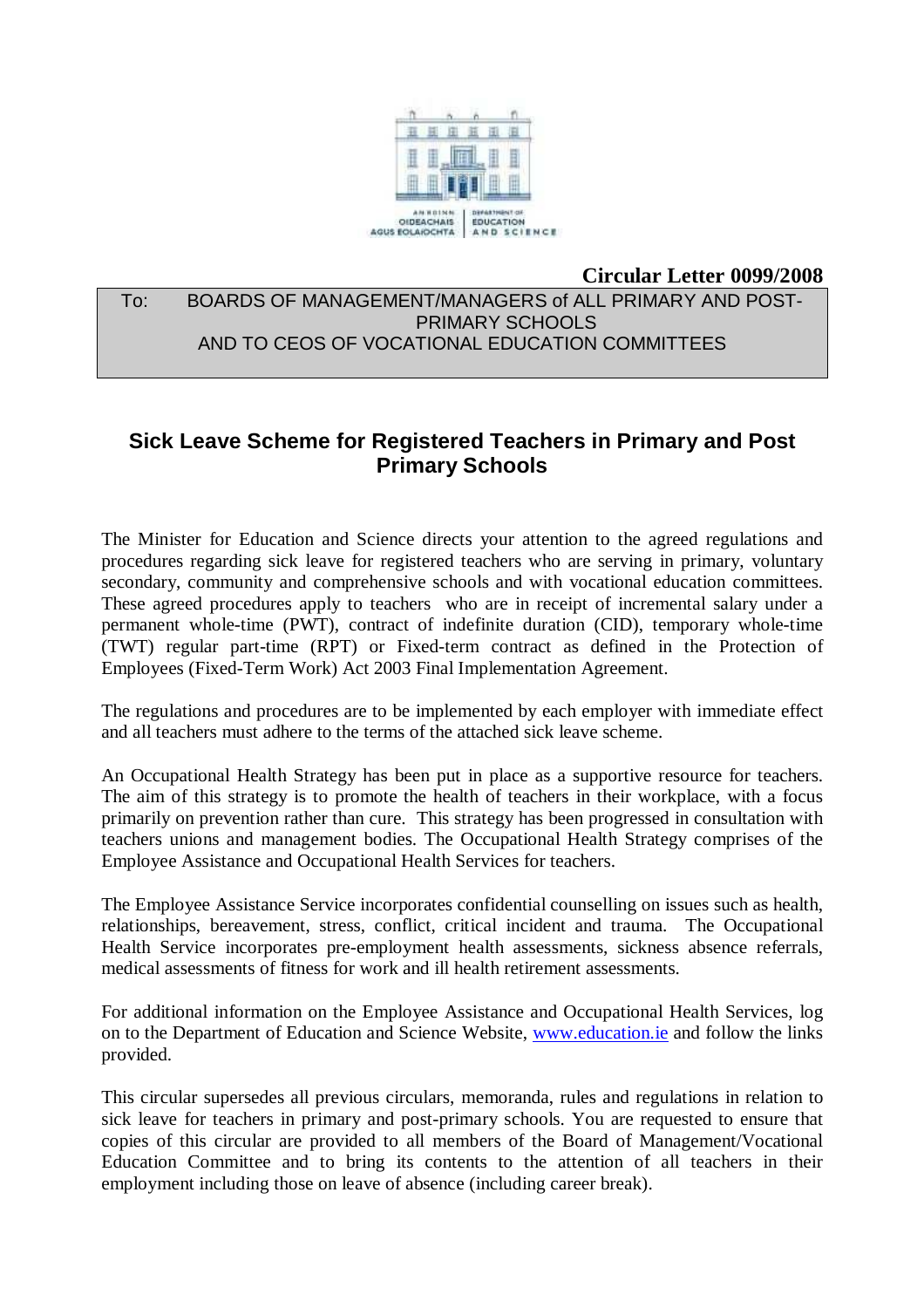This Circular can be accessed on the Department's website under www.education.ie Home -Education Personnel – Post-Primary/Primary – Circulars and Information Booklets – Leave of Absence.

All Post-Primary enquiries regarding this circular should be e-mailed to **pptpersonnelpolicy@education.gov.ie** 

All Primary **enquiries regarding this circular should be e-mailed to**  primary\_payments@education.gov.ie

H Loftus A. Killian Principal Officer<br>
Principal Officer<br>
Principal Officer<br>
Post Primary Tea December 2008 December 2008

Post Primary Teachers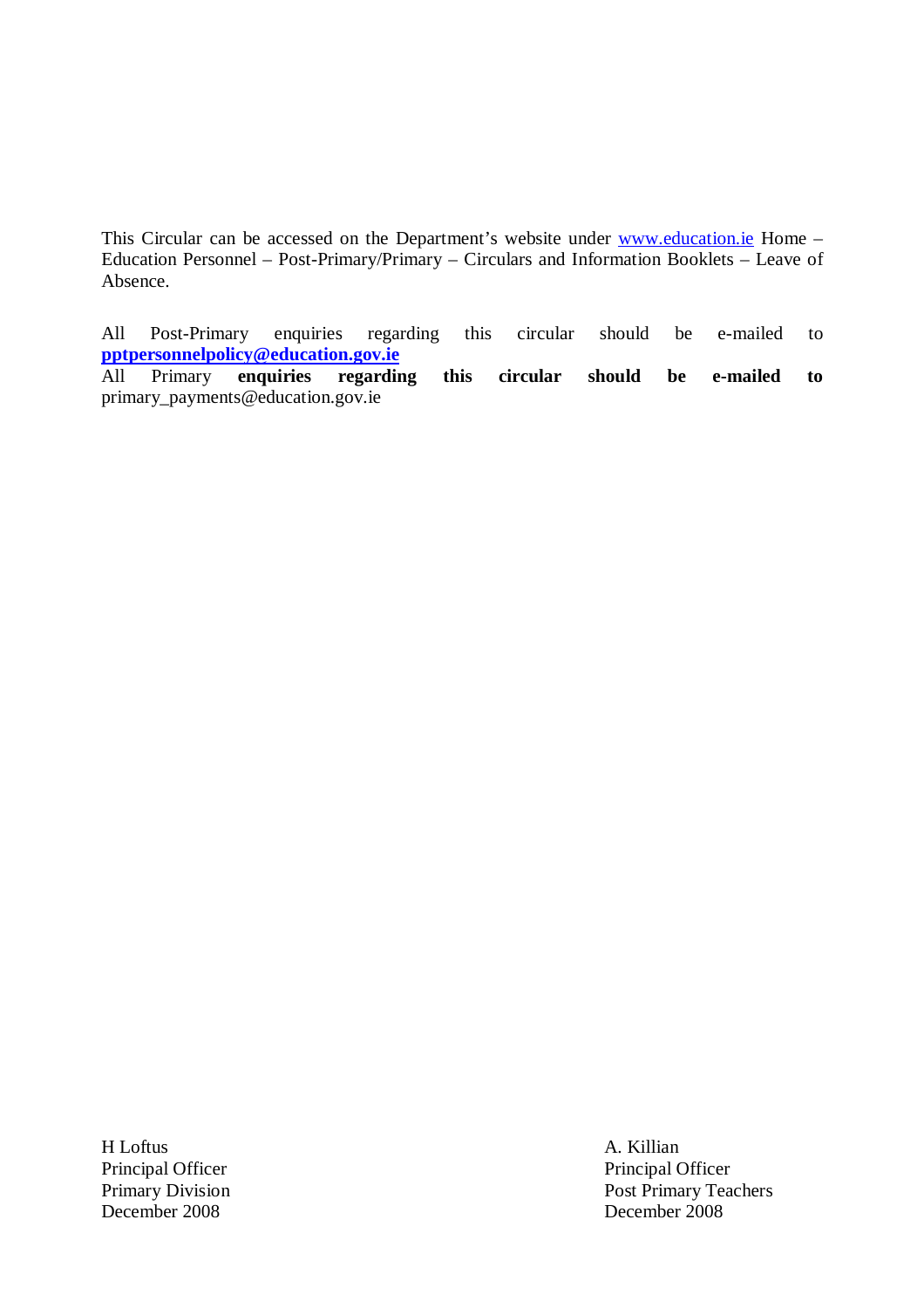## **Sick Leave Scheme for Registered Primary and Post Primary School Teachers**

## **Definitions**

The Department – means The Department of Education and Science.

Employer – means a Vocational Education Committee and in the case of primary, voluntary secondary, community and comprehensive schools, a Board of Management/Manager. The Vocational Education Committee or Board of Management/Manager may delegate responsibility for matters set out in this circular to the Principal of the school.

School sector - means primary, voluntary secondary, community, comprehensive or vocational as appropriate.

Occupational Health Service – refers to the providers of independent medical advice on occupational health.

On Line Claims System (OLCS) – currently operating in primary, voluntary secondary, community and comprehensive schools.

#### **1. Introduction**

- 1.1 A period of illness is defined as any period in which a teacher is medically unfit to carry out his/her normal teaching duties irrespective of whether the employing school is open for normal business or not.
- 1.2 The granting of leave of absence to a teacher who is ill is intended to provide an adequate opportunity for that teacher to recover from the illness and its effects so that s/he may make an early return to duty without a likelihood of a relapse into illness.
- 1.3 Leave of absence may be granted to a teacher who is unable to perform his/her duties
	- because of illness, injury or medical conditions related to pregnancy/childbirth or
	- when absent for the purpose of obtaining health-related services (e.g. Doctor/Dentist) provided such appointments could not have been arranged outside of regular working hours or working days.

#### **2. Entitlement to Paid and Unpaid Sick Leave**

- 2.1 Incremental salary is normally payable to eligible teachers in respect of attendance on full teaching duties.
- 2.2 A teacher who is absent from duty because of personal illness, may retain eligibility for incremental salary in respect of a maximum of 365 days of absence in any period of four consecutive years of teaching service. The sick leave period is calculated retrospectively and includes weekends and school closures occurring within the period of absence.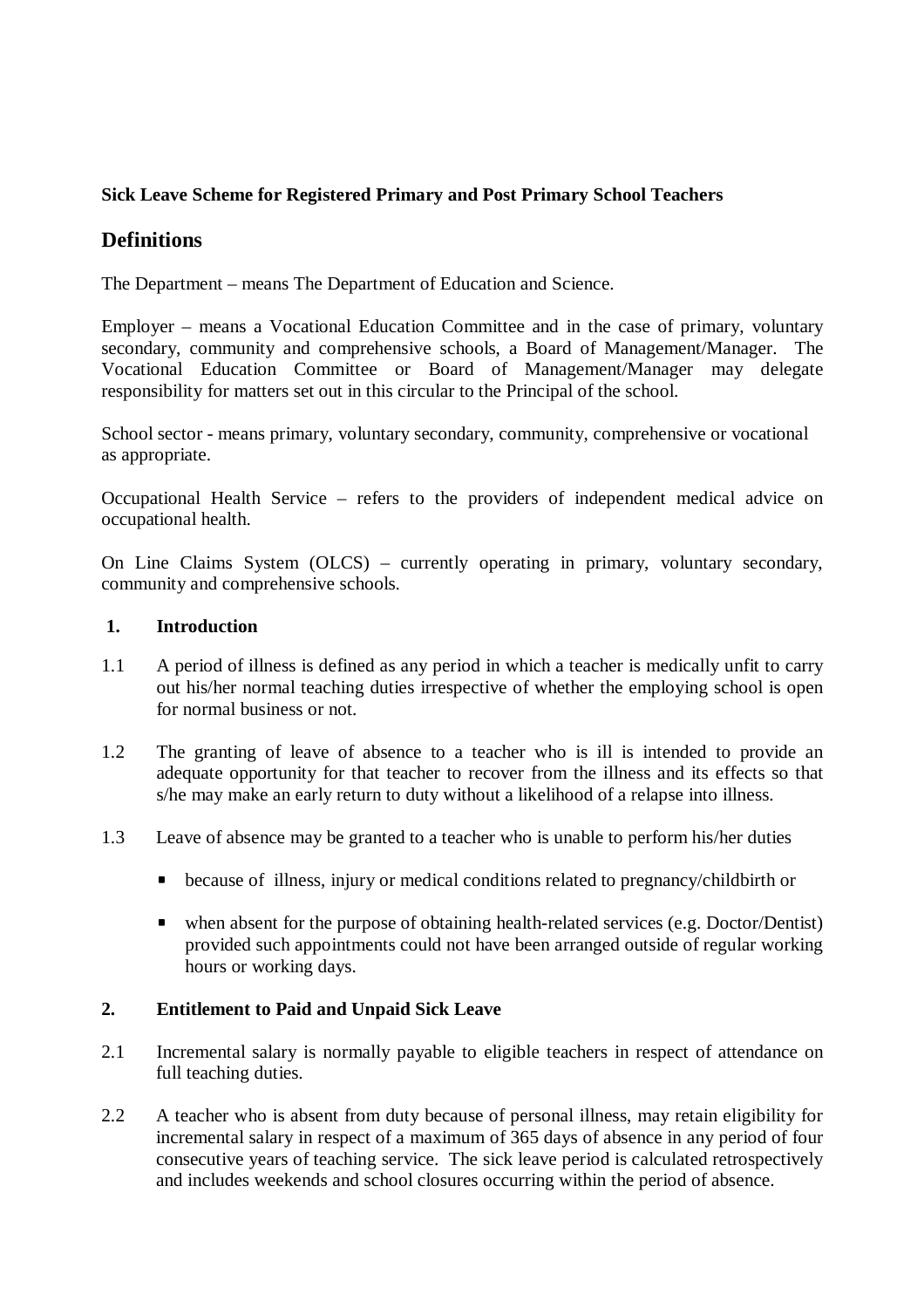Special conditions apply for teachers with tuberculosis and these are set out at Appendix A of this circular.

The teacher's entitlement to sick leave, whether paid or unpaid, shall cease on the expiry of the contract and that contract not having been renewed.

- 2.3 A **job-sharing teacher** who is absent from duty because of personal illness, may retain eligibility for incremental salary in respect of a maximum of 365 days absence in any period of four consecutive years of teaching service subject to the conditions listed hereunder:
	- 2.3.1 where timetabled for attendance for 167 days at post primary, each working day's absence on grounds of ill-health shall count as one day's sick leave.
	- 2.3.2 where time-tabled otherwise at primary and post-primary, each day's absence on grounds of ill-health on which the teacher is scheduled to be in attendance shall count as two days sick leave in any week subject to a maximum of five days sick leave being reckoned for five school days in the same week.
	- 2.3.3 Where sick leave absences span weekends, each intervening weekend shall count as two days.
- 2.4 A teacher who, on having exhausted the maximum period of paid sick leave, is medically unfit to resume duty and wishes to have their post held open must apply to his/her employer for a further period of unpaid sick leave within which s/he may resume teaching if certified as fit to do so. This period shall not normally exceed 2 years from the date of expiration of paid sick leave. The granting of a period of unpaid sick leave is subject to continued submission on a regular basis (max 3 months) of acceptable medical certification (see par 4.3) to the employer.
- 2.5 In exceptional circumstances a second period of unpaid leave may be taken where
	- the first period of unpaid leave is less than 2 years and
	- the advice of the Occupational Health Service has been obtained and
	- the aggregate of both periods does not normally exceed the maximum of 2 years
- 2.6 Where a return to duty is not deemed viable, the employer shall take such timely action as it deems appropriate including but not limited to termination of the contract of employment.

#### **3. Uncertified sick leave**

- 3.1 The limits for uncertified sick leave in each sector are set out at Appendix B of this circular.
- 3.2 The payment for uncertified sick leave may be modified or withdrawn, following due process, in cases where absences are unduly frequent or the maximum number of days is regularly approached or taken year after year.
- 3.3 A teacher shall not take a period of uncertified sick leave immediately after certified sick leave.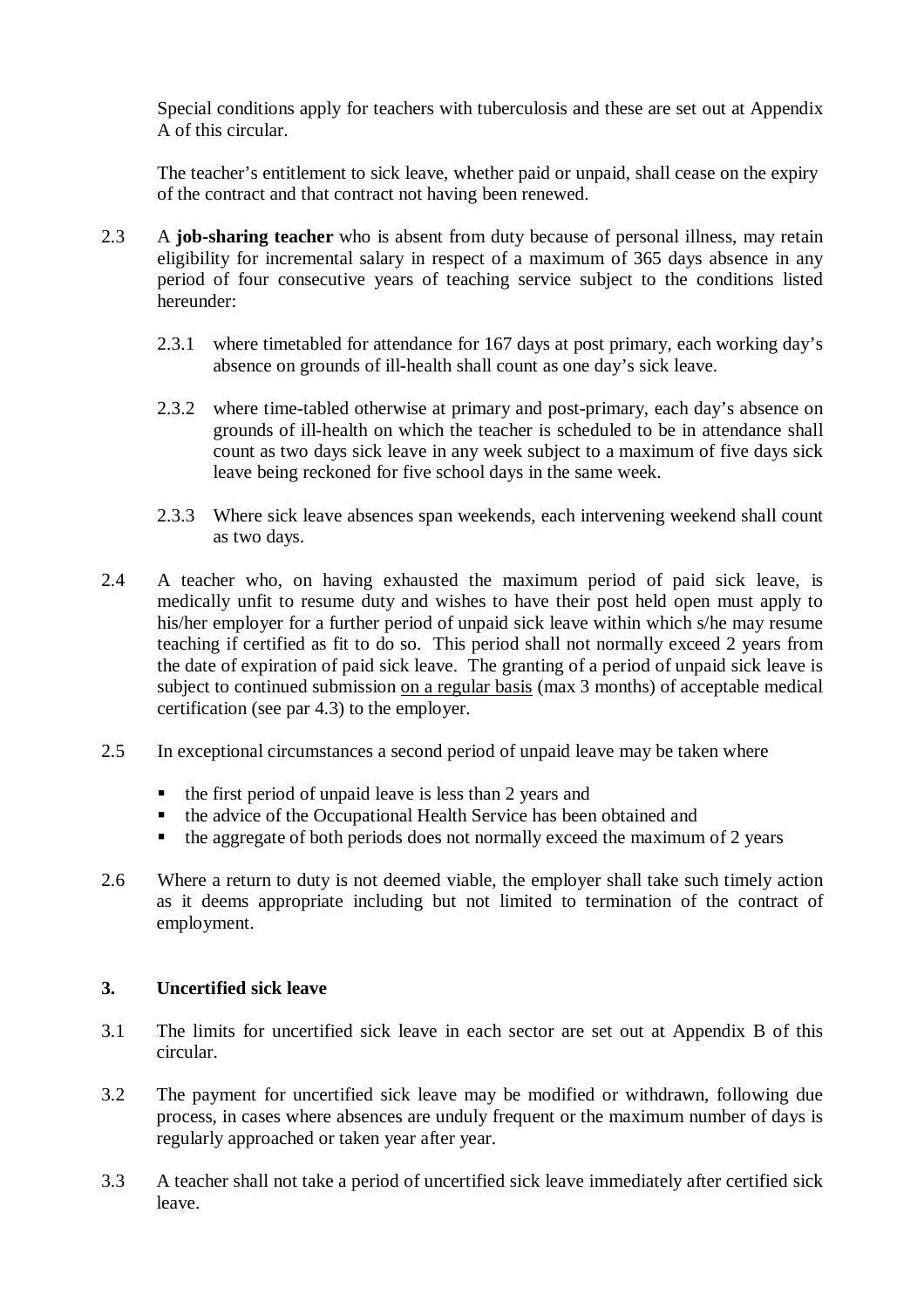## **4. Certified sick leave**

4.1 Where a teacher is absent on sick leave for more than the authorised number of days set out in Appendix B of this circular, a medical certificate is required.

 Should a teacher fail to provide a medical certificate to the employer in respect of an absence on sick leave in accordance with the terms set out in Appendix B of this scheme, the employer should contact the teacher to advise that if s/he fails to submit the required medical certification by the third working day, the employer, following due process, shall record the leave as a period of unapproved sick leave and payment to the teacher will be withdrawn pending a return to duty or compliance with the scheme.

- 4.2 In the case of Class A PRSI contributors, please note the procedure set out in Appendix B of this circular, in relation to the submission of Social Welfare certificates.
- 4.3 To be acceptable, a medical certificate **must**
	- state the nature of the illness,
	- cover the full period of the absence from the date of last attendance (first day of absence from school) or from the expiry date of the last medical certificate,
	- be signed by a duly qualified medical practitioner registered with the Irish Medical Council,
	- be submitted in accordance with the terms outlined at Appendix B of this circular
	- cover a period of no more than one month
- 4.4 Employers must safeguard the confidentiality of all information relating to the sick leave records of individual teachers and this applies in particular to medical certificates.
- 4.5 Where in exceptional circumstances a teacher does not wish to disclose the nature of his/her illness to the employer, the employer should seek the advice of the Occupational Health Service in this regard.

## **5. Notification of sick leave**

- 5.1 Any teacher who is absent due to illness must notify, or make suitable arrangements to notify, the employer as early as possible on the first day of the absence. The teacher should, where possible, indicate the likely duration of the absence.
- 5.2 The employer shall submit notice of all sick leave absences to the Department (via the On Line Claims System)/VEC regardless of whether or not a substitute teacher was employed.
- 5.3 A teacher may request a detailed statement of absences owing to illness from their employer. This breakdown is available on the On Line Claims System.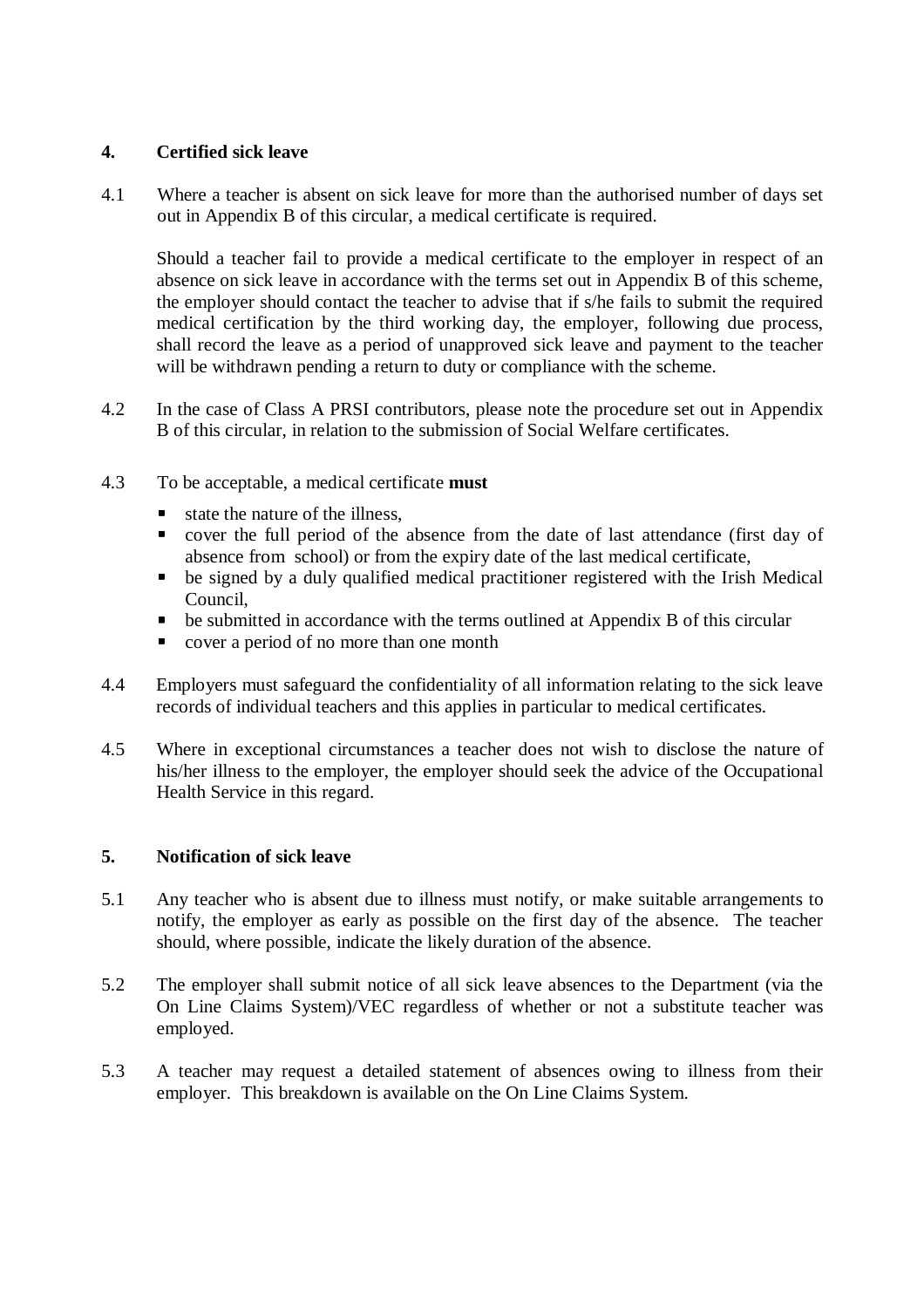## **6. Resumption of duty following paid/unpaid sick leave**

- 6.1 It is expected that a teacher would be medically fit to teach before duty is resumed after a period of absence owing to illness so that a resumption of duty would not induce a relapse into illness.
- 6.2 The employer has a duty under Section 8 of the Safety, Health and Welfare at Work Act 2005 to "ensure, so far as is reasonably practicable, the safety, health and welfare at work of his or her employees". The Occupational Health Service is in place to assist the employer in carrying out this duty. The employer may therefore refer a teacher to the Occupational Health Service, for the purpose of an independent medical assessment, where reasonable concerns exist as to the capacity of the teacher to undertake his/her duties in a manner that is safe for both the teacher and students.
- 6.3 The employer, in making a referral to the Occupational Health Service, should follow the Standard Operating Procedures manual attached to the Occupational Health Service Guide for employers.
- 6.4 The teacher will be required to cooperate with the Occupational Health Service for the purpose of providing appropriate advice to the employer. Cooperation may involve the teacher attending in person for a medical examination (arranged by the Occupational Health Service) and/or arranging for the transmission to the Occupational Health Service (by the teacher's attending doctor) of a comprehensive doctor-to-doctor report.
- 6.5 It is a matter for the Occupational Health Service to decide in what circumstances a teacher may be required to attend for medical assessment. Failure, without reasonable cause, of a teacher to cooperate with the Occupational Health Service on the basis of a referral by the employer may result in cessation/withholding of salary following due process.
- 6.6 A teacher intending to resume duty prior to the date specified on her/his medical certificate, must provide a medical certificate of fitness from his/her attending doctor not later than the date of resumption. In the absence of such a certificate, the full period as recorded on the medical certificate(s) of illness will be counted as sick leave. Certificates of fitness furnished at a later date will not be accepted as evidence of fitness for duty.
- 6.7 A teacher may resume duty following a period of paid sick leave of more than three consecutive months, or at a shorter period where reasonable concerns exist, in circumstances where, prior to resumption
	- satisfactory medical certification of fitness for duty is submitted by the teacher and
	- the employer is satisfied, having first obtained the advice of the Occupational Health Service by means of a medical referral (see  $6.3 - 6.5$  above), as to the teacher's physical and mental fitness to resume
- 6.8 A teacher may resume duty following a period of unpaid sick leave where, prior to resumption,
	- satisfactory medical certification of fitness for duty is submitted by the teacher and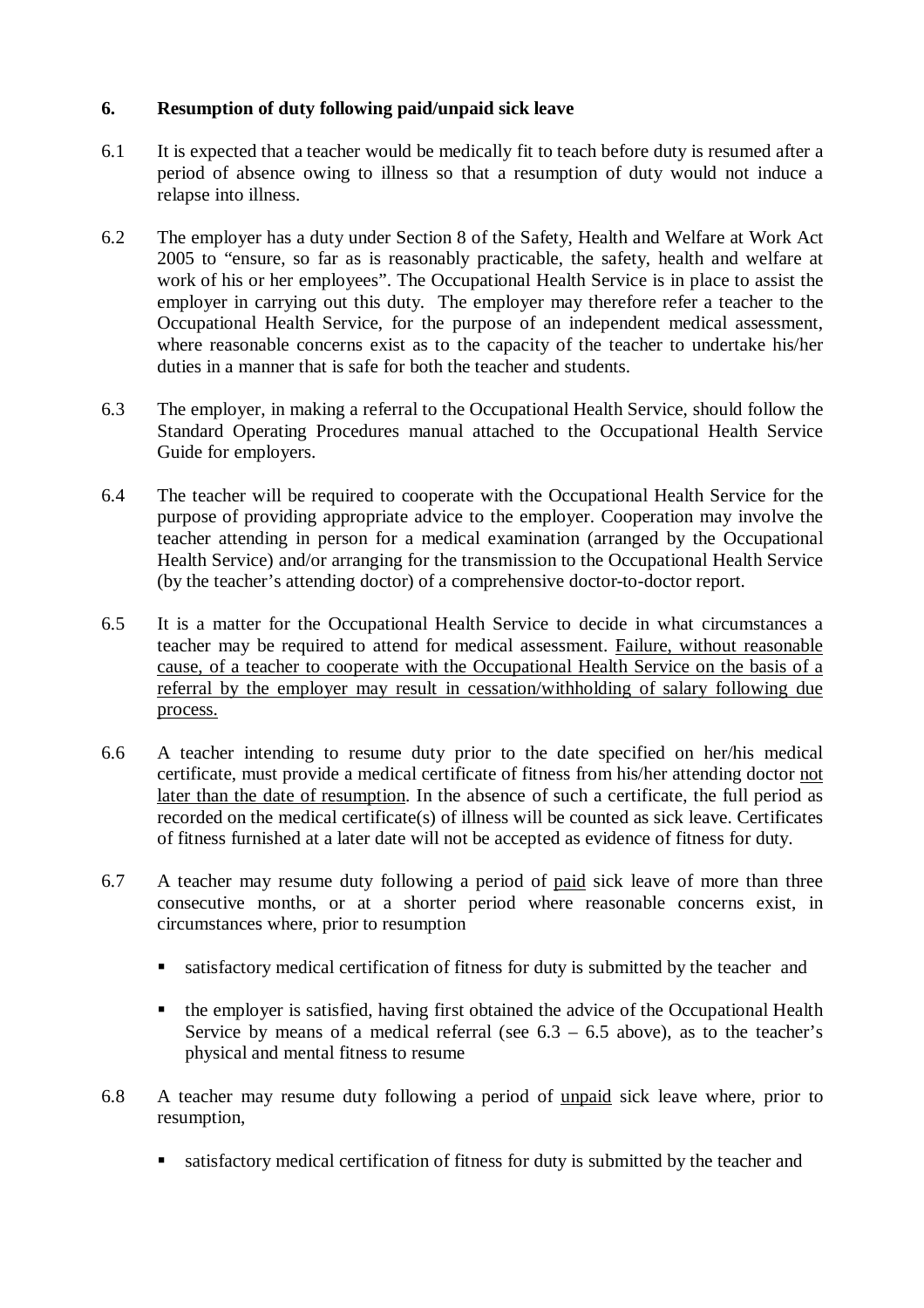- the employer is satisfied, having first obtained the advice of the Occupational Health Service by means of a medical referral (see  $6.3 - 6.5$  above), as to the teacher's physical and mental fitness to resume.
- 6.9 Where a teacher is absent on sick leave and has not returned to duty for a reasonable period before and after a period of school closure, the teacher will be deemed to be on sick leave for the whole duration unless
	- the teacher provides a medical certificate of fitness to resume teaching prior to or during a period of school closure and
	- the advice of the Occupational Health Service as to the teacher's fitness for duty has been obtained as to whether the school closure period or any part thereof might be discounted and
	- the Occupational Health Service has deemed the period of return to duty to be reasonable taking into account the medical circumstances in individual cases.

#### **7. Sick leave while on additional unpaid maternity leave (Statutory 16 weeks leave)**

7.1 Under the provisions of the Maternity Protection Amendment Act 2004, a teacher, who has made an application for or has commenced additional statutory unpaid maternity leave and who subsequently becomes ill, may cancel the application or opt not to continue the additional unpaid maternity leave and may instead apply for sick leave.

The employer and the teacher must agree the date of termination of additional unpaid maternity leave. The teacher will be deemed to be on sick leave from the date of certification by her attending doctor and the procedures in relation to sick leave will apply thereafter. The teacher will not be entitled subsequently to take the additional unpaid maternity leave or any part of it not taken at the time of commencement of sick leave.

7.2 Under the Maternity Protection Amendment Act 2004, a male teacher, who is on unpaid leave following the death while on maternity leave of the mother of his child and who becomes ill, may opt not to continue with this period of unpaid leave and may instead apply for sick leave. (There is no provision under this Act for a teacher to cancel paid leave approved in the event of the death of the mother of his child and to apply for sick leave).

The employer and the teacher must agree the date of termination of the unpaid leave. The teacher will be deemed to be on sick leave from the date of certification by his attending doctor and the procedures in relation to sick leave will apply. The teacher will not be entitled subsequently to take any additional unpaid leave as a result of the death of the mother of his child or any part of such leave not taken at the time of commencement of sick leave.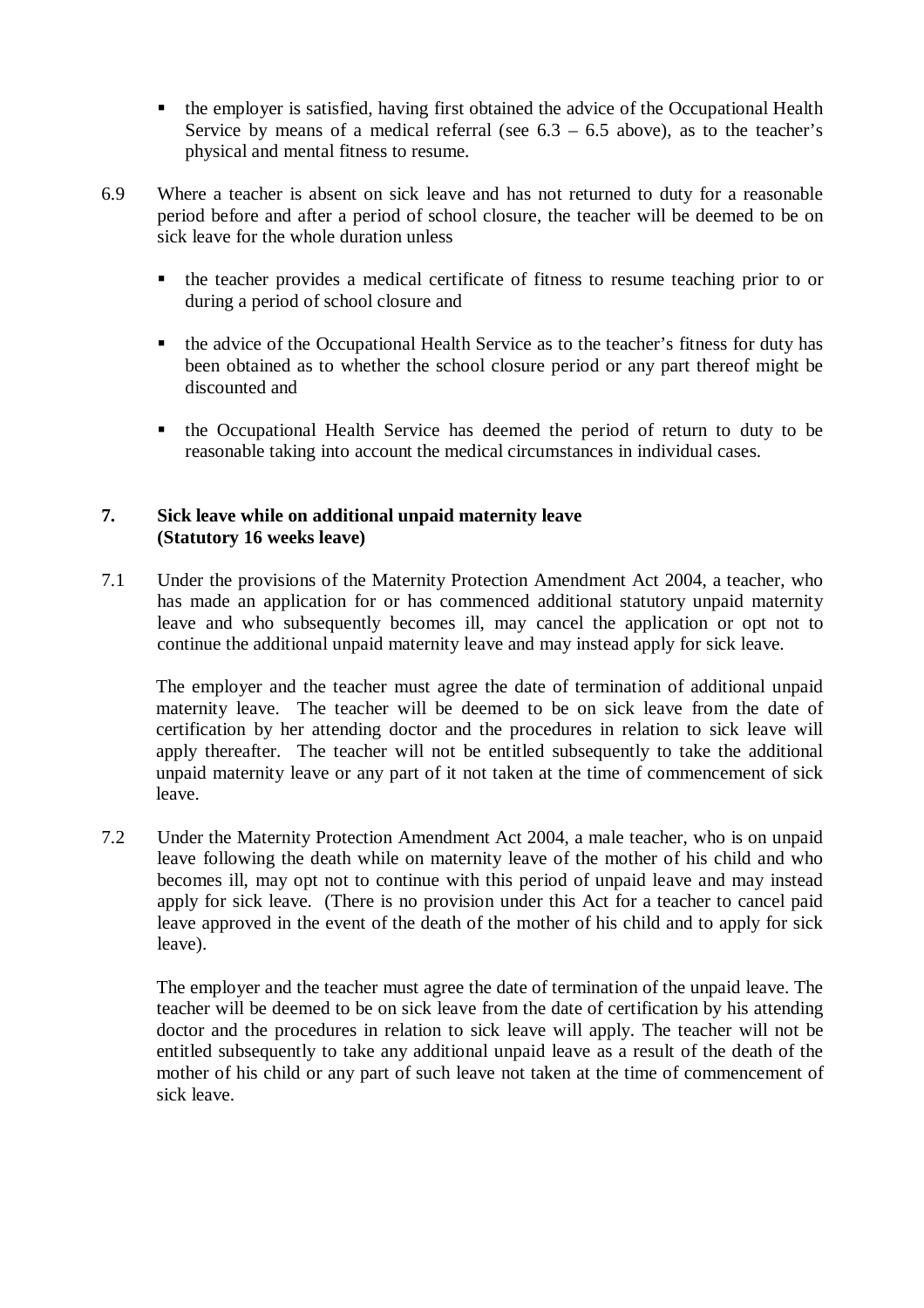#### **8. Restoration of Incremental Salary**

- 8.1 In cases where, prior to resumption of duty, entitlement to salary has been exhausted, salary may be restored only from the date that the Occupational Health Service deems the teacher fit to resume full teaching duties. This is also conditional on the teacher actually resuming duty on the first possible day following the Occupational Health Service certification.
- 8.2 Any action which necessitates an adjustment to a teacher's salary should be notified to the Department/VEC immediately.

#### **9. Sick Leave and other Leave of Absence:**

- 9.1 The various schemes by which teachers may avail of leave of absence, whether paid or unpaid, may not be used in such a manner as to maximise the amount of time a teacher may be absent from duty due to illness beyond the limit of the sick leave scheme.
- 9.2 If a teacher wishes to take another form of leave, other than a statutory leave or brief absence, immediately after being absent from duty on sick leave, a medical certificate of fitness to resume full teaching duties must be provided to the employer. This includes where a teacher was absent owing to illness up to a school closure and wishes to take another form of leave immediately after that school closure.

## **10. Withdrawal of recognition on medical grounds**

10.1 Medical fitness for admission to, removal, or suspension from the Register of Teachers is a matter for the Teaching Council.

## **11. Retirement on disability grounds**

11.1 A teacher deemed medically unfit to continue teaching in the longer term may be entitled, on cessation of salary, to certain pension benefits under the superannuation scheme for teachers and should consult with the Pensions Section of the Department/VEC to establish any entitlements they may have in this regard.

## **12. Teachers on leave of absence in excess of two full school years**

12.1 A teacher who has been on long term leave of absence of any kind in excess of two full school years will be required, **prior to return,** to undergo a medical assessment through the Occupational Health Service for teachers.

## **13. Organisation of Working Time Act, 1997 - Public Holiday Entitlements**

13.1 A teacher who is absent from work on certified sick leave on a public holiday within the first 26 weeks of a sick leave period is entitled to leave in lieu in respect of the public holiday. The leave in lieu should be taken directly after the period of sick leave, or, as an exceptional measure, at a subsequent date with the agreement of the employer.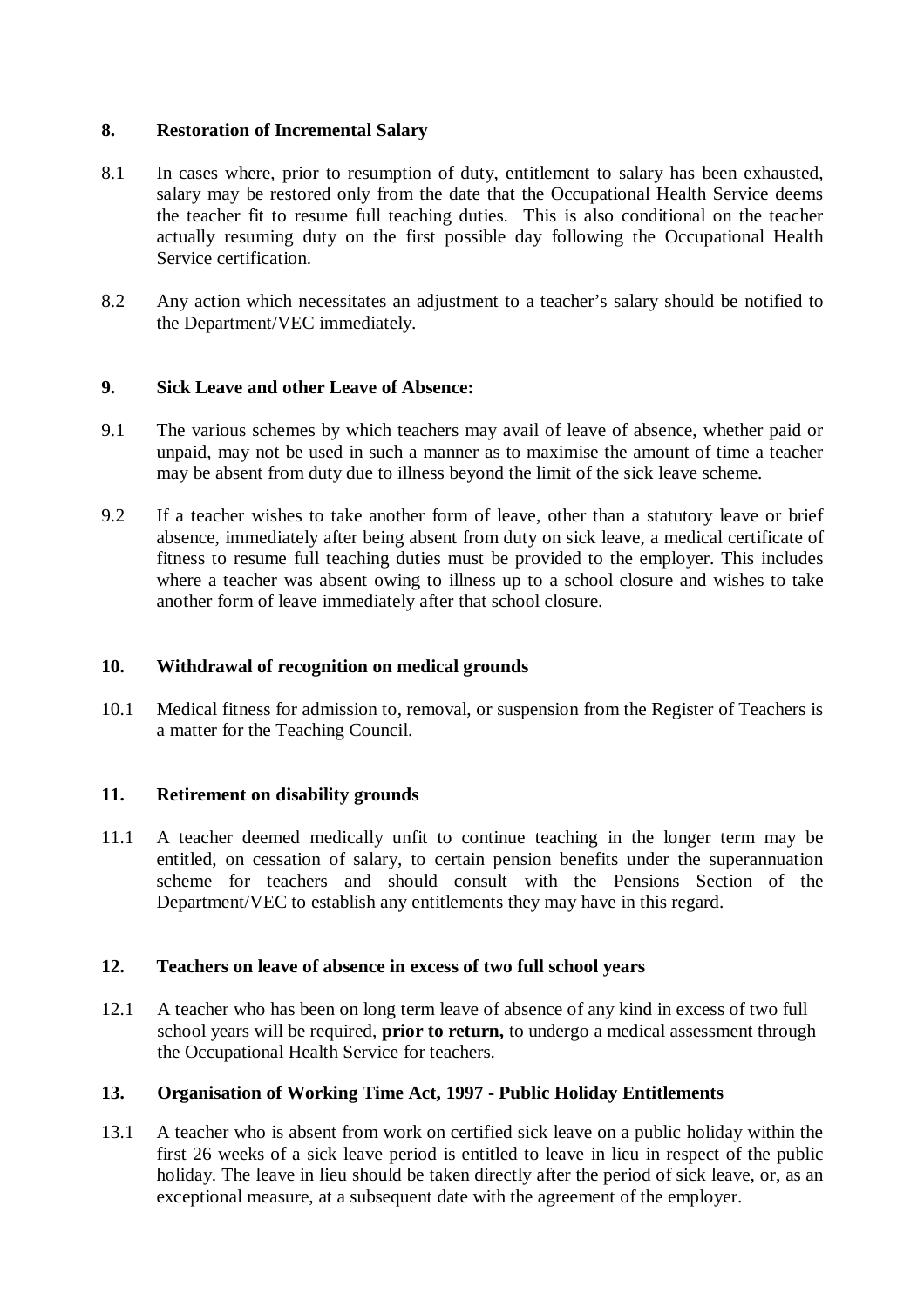#### **14. Other**

- 14.1 Teachers should note that it would be contrary to the express purpose of this scheme, as stated in paragraph 1.2, for a teacher while on sick leave to engage in any activity (including travel abroad) which in the opinion of the Occupational Health Service could reasonably be regarded as impeding that teacher's progress to recovery. The approval of the employer must be sought prior to the teacher engaging in any such activity and the employer must seek the advice of the Occupational Health Service before deciding on the matter.
- 14.2 Engagement in the following while on paid sick leave will lead to the immediate cessation of salary and may be dealt with under disciplinary procedures:
	- **Example 1** sainful (i.e. for reward) employment including self employment while on paid leave or
	- any activity which in the opinion of the Occupational Health Service would adversely impact on the teacher's state of health and/or his/her capacity to make an early recovery.
- 14.3 In the case of unpaid leave, the teacher must be in receipt of formal approval from the employer before the teacher may engage in any gainful employment. An application for such approval must be accompanied by a report from the teacher's examining Doctor as to the therapeutic value of the proposal. The employer must refer it to the Occupational Health Service for advice before deciding on the merits of the application.

**Department of Education and Science** 

**December 2008**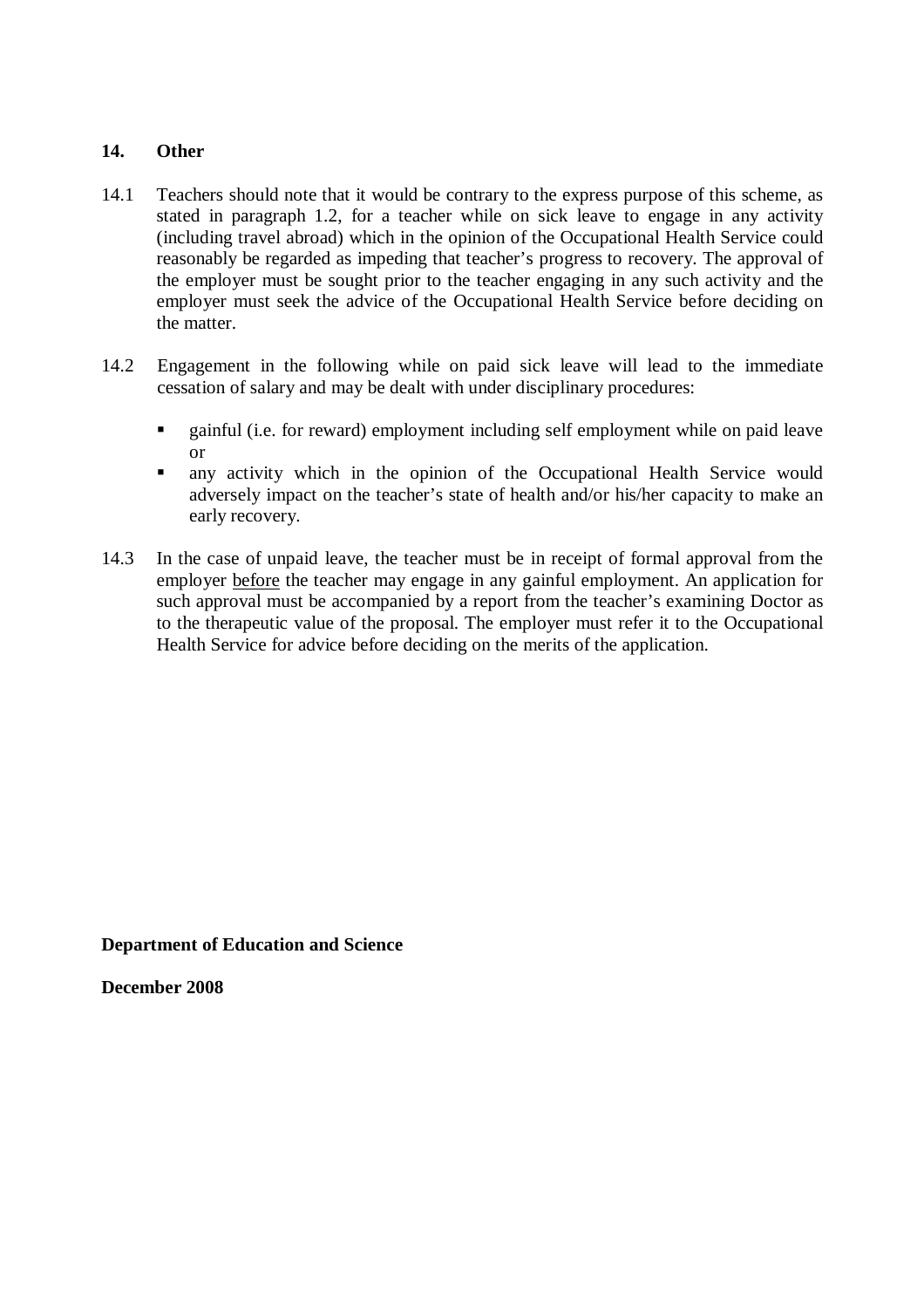#### **Appendix A**

#### **Teachers certified as having tuberculosis**

A registered teacher who is medically certified as having tuberculosis may be granted continuous paid sick leave for a period not exceeding eighteen months from the date of the first medical certificate diagnosing the ailment. The paid sick leave for tuberculosis is granted subject to the following conditions:

- there is a reasonable prospect of recovery and return to teaching
- medical evidence detailing diagnosis, treatment and prognosis is submitted from a recognised hospital Consultant
- the advice of the Occupational Health Service is obtained as to whether the medical complaint renders the teacher physically or mentally unfit to carry out their teaching duties
- in the consecutive four year period, the period of sick leave due to tuberculosis and other sick leave when added together will not exceed 24 months
- the eighteen month period of paid sick leave will only be allowed once to a teacher during his/her teaching career.

A teacher who has tuberculosis shall not be permitted to resume teaching duty until s/he submits a certificate of fitness to resume teaching duty and is medically certified by the Occupational Health Service as fit to resume full teaching duties.